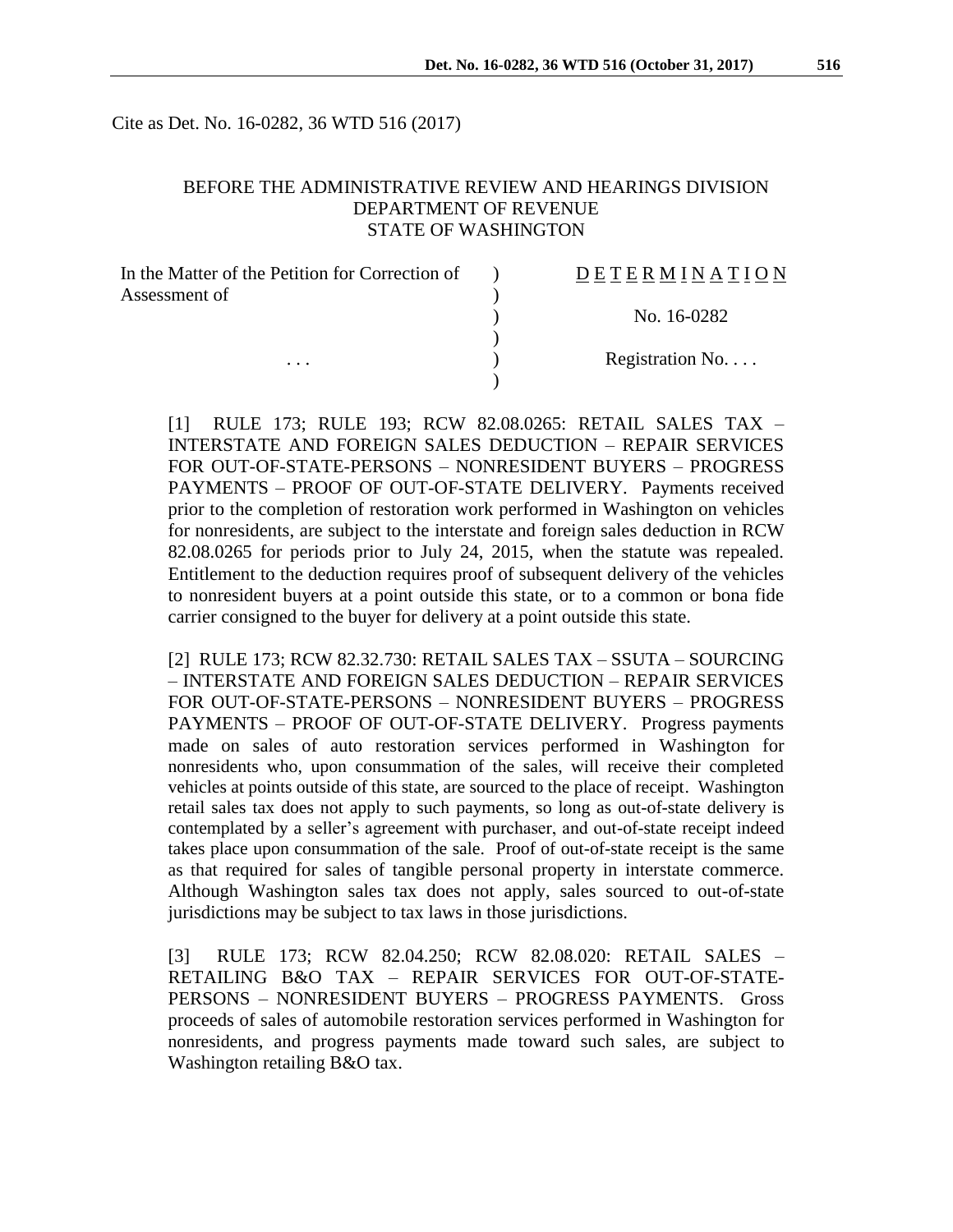Headnotes are provided as a convenience for the reader and are not in any way a part of the decision or in any way to be used in construing or interpreting this Determination.

LaMarche, T.R.O. – A vehicle restoration business disputes the denial of Interstate and Foreign Sales deductions, and resulting assessment of retail sales tax, on income it derived from progress payments paid for restoration work performed on vehicles for nonresidents. The vehicles were located in this state when the progress payments were made, prior to out-of-state delivery to nonresidents, or delivery of the vehicles to common or bona fide carriers consigned to out-of-state delivery to nonresidents. Because the payments were made for interstate sales to nonresidents, we conclude that the business is allowed to take the Interstate and Foreign Sales deduction for income derived from such progress payments during the audit period.

However, if Taxpayer is later unable to show that completed sales meet the statutory requirements to qualify for the nonresident sales tax exemption, Taxpayer will be liable for any unpaid sales tax on those sales. We grant the petition, and remand to the operating division for adjustments to the assessment. 1

#### ISSUE

Under RCW 82.08.0265, WAC 458-20-173, and WAC 458-20-193, is Taxpayer allowed to take the Interstate and Foreign sales deduction with regard to progress payments for restoration work performed on vehicles for nonresidents, when Taxpayer receives the payments prior to completion of the work, but Taxpayer subsequently delivers the vehicles to nonresident buyers at a point outside this state, or to a common or bona fide carrier consigned to the buyer for delivery at a point outside this state?

## FINDINGS OF FACT

[Taxpayer] is a sole proprietorship based in . . . Washington that provides restoration services, such as rust repair, performance improvements, and upholstery jobs for vintage cars and race cars. Through a subcontractor, Taxpayer provides extensive metal fabrication services. Taxpayer also sells vintage vehicle parts and accessories through the internet. Taxpayer provides its services to both Washington residents and nonresidents. At issue is the tax treatment of progress payments on certain jobs Taxpayer performed for nonresidents.

The Audit Division of the Department of Revenue (Department) audited Taxpayer's business activities for the period from January 1, 2011, through December 31, 2014. The Audit Division found, in relevant part, that Taxpayer had reported income from certain progress payments and had taken an Interstate and Foreign Sales Deduction with respect to that income. The Audit Division concluded that the transactions did not qualify for the nonresident sales tax exemption because the vehicles for which the progress payments were made had not yet been delivered to nonresident buyers at a point outside this state, or to a common or bona fide carrier consigned to the buyer for delivery at a point outside this state. The Audit Division concluded that the progress payments on those jobs were subject to retail sales tax, and disallowed the Interstate and Foreign sales deductions with regard to those payments.

 $\overline{a}$ 

<sup>&</sup>lt;sup>1</sup> Identifying details regarding the taxpayer and the assessment have been redacted pursuant to RCW 82.32.410.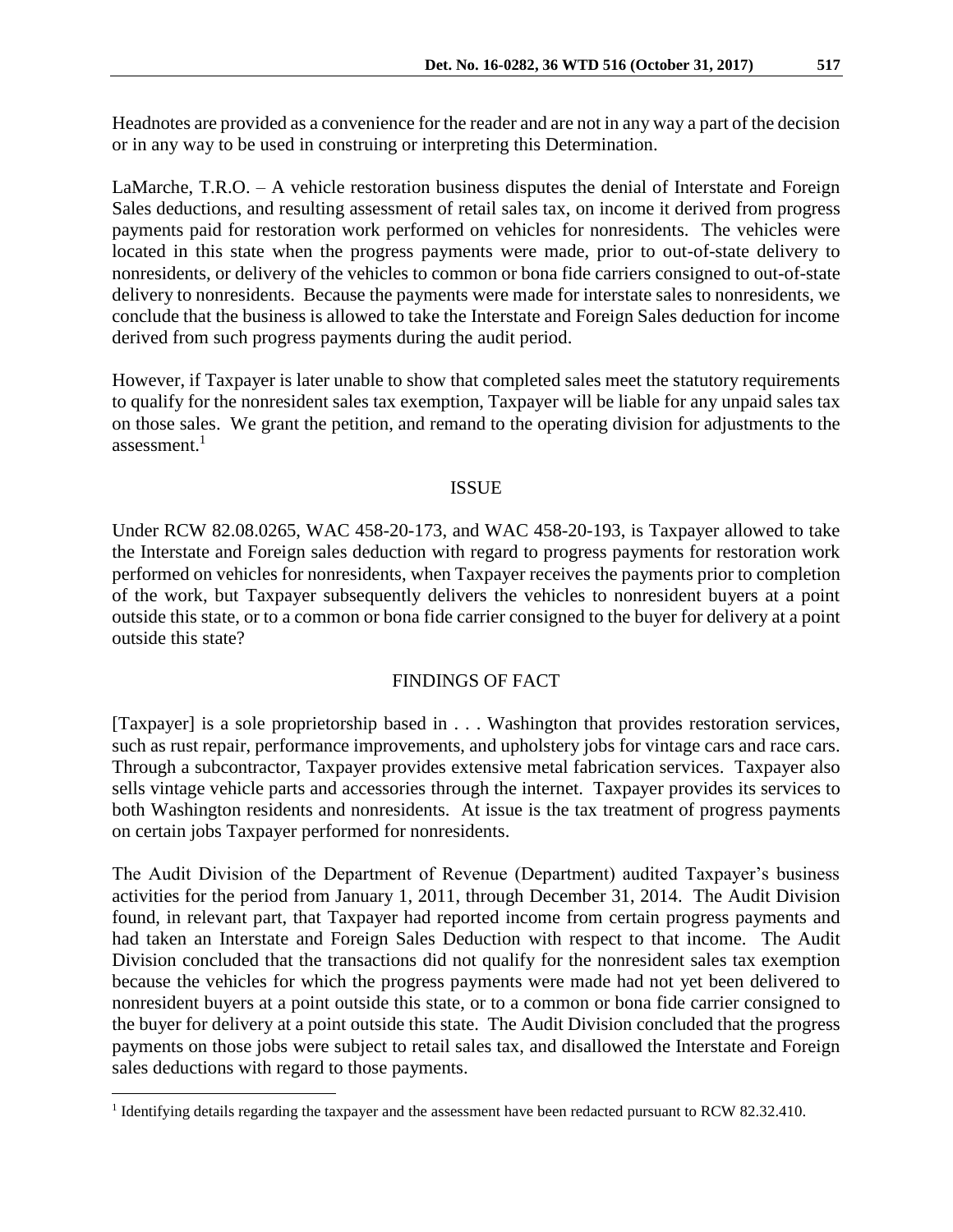The Department issued an assessment against Taxpayer on June 2, 2015, for the period of January 1, 2011, through December 31, 2014 (Audit Period), Document No. . . . . The assessment totaled \$ . . . , which was comprised of a \$ . . . small business credit adjustment, \$ . . . in uncollected retail sales tax, \$ . . . in retailing business and occupation (B&O) tax, \$ . . . in services and other activities B&O tax, \$ . . . in use tax and/or deferred sales tax, interest of \$ . . . , and a 5% assessment penalty of \$ . . . . Taxpayer did not pay the assessment, but timely filed a petition for review. The Taxpayer contests only the portion of the assessment that asserts retail sales tax against progress payments that Taxpayer received from certain out-of-state customers for ongoing vehicle restoration projects.

During the audit, Taxpayer provided copies of sales invoices and a customer list as proof that the vehicles would be delivered to the out-of-state addresses written on the sales invoices. After the assessment was issued, and prior to the hearing on September 24, 2015, Taxpayer provided copies of contracts dated after the Audit Period for restoration services for each of the disputed jobs in progress. Each contract discusses requirements for the sales tax exemption, provides that the nonresident customer will submit documentation proving an out-of-state residence, and that the customer will take delivery of the vehicle at a point out of this state, or will arrange delivery at a point outside of this state through a common carrier. Taxpayer has provided copies of governmentissued identification and other records verifying that all of the customers are nonresidents.

# ANALYSIS

Washington law imposes a B&O tax on every retail sale in this state not otherwise exempt or excluded from such taxation. RCW 82.04.250; RCW 82.08.020. A "retail sale" is defined under RCW 82.04.050(2) to include:

[T]he sale of or charge made for tangible personal property consumed and/or for labor and services rendered in respect to the following:

(a) The installing, repairing, cleaning, altering, imprinting, or improving of tangible personal property of or for consumers . . .

## RCW 82.04.050(2)(a).

 $\overline{a}$ 

If the seller fails to collect retail sales tax legally due, or having collected it, fails to pay it to the Department, the seller is personally liable to the state for the amount of the tax. RCW 82.08.050.

## **Repair Services for Out-of-State Persons under Rule 173 and RCW 82.08.0265.**

During the audit period, RCW 82.08.0265<sup>2</sup> provided an exemption from retail sales tax for certain sales or repair services to nonresidents, as follows:

<sup>2</sup> RCW 82.08.0265 was repealed, [effective July 24, 2015,] along with several unrelated statutory provisions, for the stated purpose of "[e]liminating obsolete or redundant statutory provisions." *See* Laws of 2015, ch. 86, § 101. Because RCW 82.08.0265 was in effect during the Audit Period, we apply the statute in our discussion here.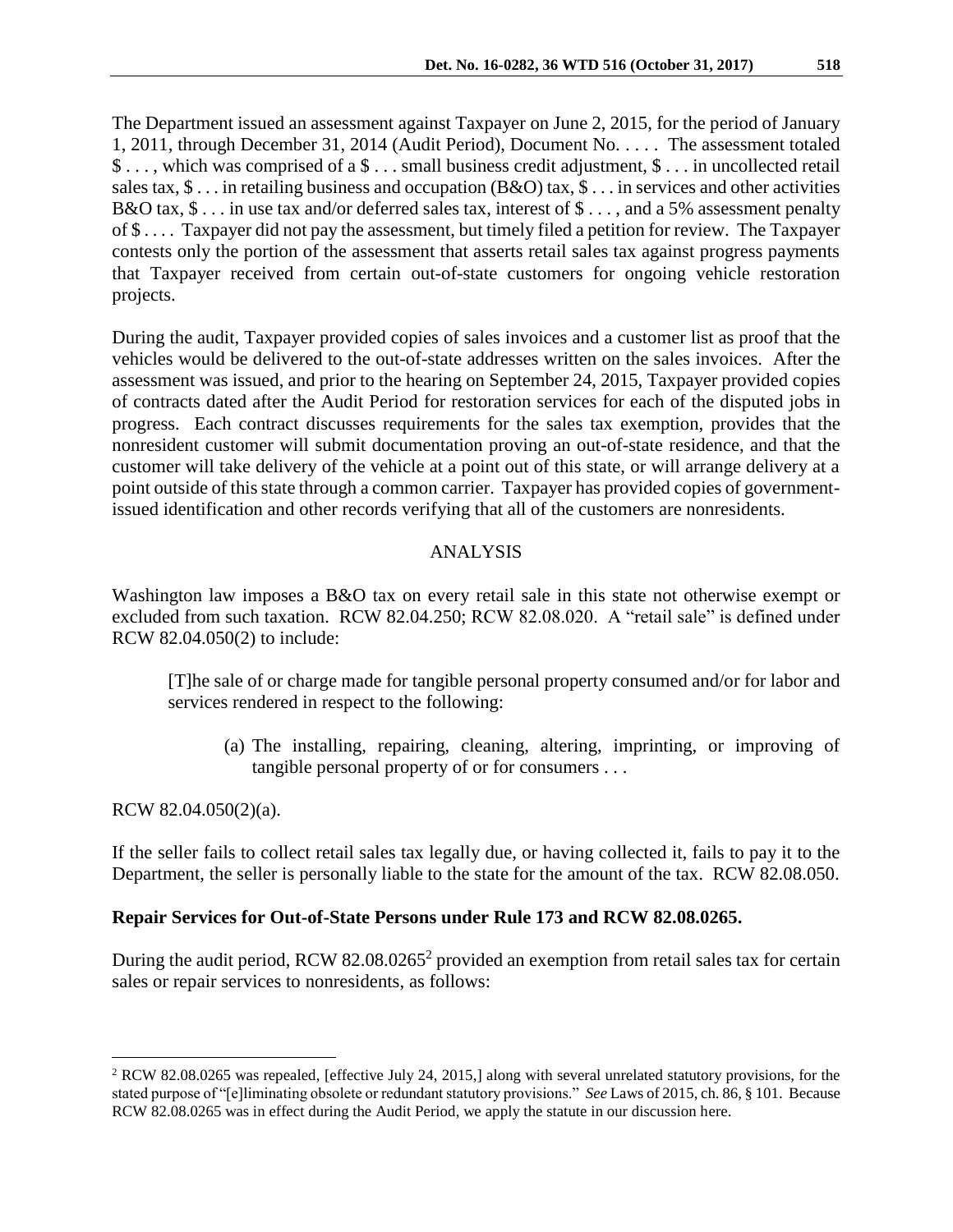The tax levied by RCW 82.08.020 shall not apply to sales to nonresidents of this state for . . . sales of or charges made for labor and services rendered in respect to any installing, repairing, cleaning, altering, or improving, of personal property of or for a nonresident, but this section shall apply only when the seller agrees to, and does, deliver the property to the purchaser at a point outside this state, or delivers the property to a common or bona fide private carrier consigned to the purchaser at a point outside this state . . .

WAC 458-20-173 (Rule 173) is the Department's duly adopted administrative rule that addresses, in part, the tax treatment of repairs to tangible personal property for nonresidents. Rule 173 states, in pertinent part:

REPAIRS FOR OUT-OF-STATE PERSONS. Persons residing outside this state may ship into this state articles of tangible personal property for the purpose of having the articles repaired, cleaned, or otherwise altered, and then returned to them. The retail sales tax is not applicable to the charge made for labor and/or materials, provided the seller, as a requirement of the agreement, delivers the property to the purchaser at a point outside this state or delivers the property to a common or bona fide private carrier consigned to the purchaser at a point outside this state. Proof of exempt sales will be the same as that required for sales of tangible personal property in interstate commerce. See WAC 458-20- 193. No deduction is allowed, however, under the business and occupation tax . . . .

Rule 173 (emphasis added). With regard to the required proof in WAC 458-20-193 (Rule 193)(pre-2015)) 3 to which Rule 173 refers, Rule 193(pre-2015) states:

[F]or proof of entitlement to exemption, the seller is required to retain in his records documentary proof (1) that there was such an agreement and (2) that delivery was in fact made outside the state. Acceptable proof will be:

a) The contract or agreement AND

 $\overline{a}$ 

- b) If shipped by a for hire carrier, a waybill, bill of lading or other contract of carriage by which the carrier agrees to transport the goods sold, at the risk and expense of the seller, to the buyer at a point outside the state; or
- c) If sent by the seller's own transportation equipment, a tripsheet signed by the person making delivery for the seller and showing the (1) buyer's name and address, (2) time of delivery to the buyer, together with (3) signature of the buyer or his representative acknowledging receipt of the goods at the place designated outside the state of Washington.

Taxpayer argues that the delivery language in RCW 82.08.0265 is meant only for completed purchases. The Department's interpretation of the statute, Taxpayer argues, creates an interim tax liability on transactions that the legislature intended to exempt, thereby placing unnecessary burdens on the parties involved. We agree that the "delivery" language applies to completed sales, in that qualification for the tax exemption ultimately requires proof of such out-of-state delivery.

<sup>&</sup>lt;sup>3</sup> Rule 193 was amended in 2015, after the end of the Audit Period. We refer to the older version of the rule in effect during the Audit Period, and designate it as "Rule 193(pre-2015)."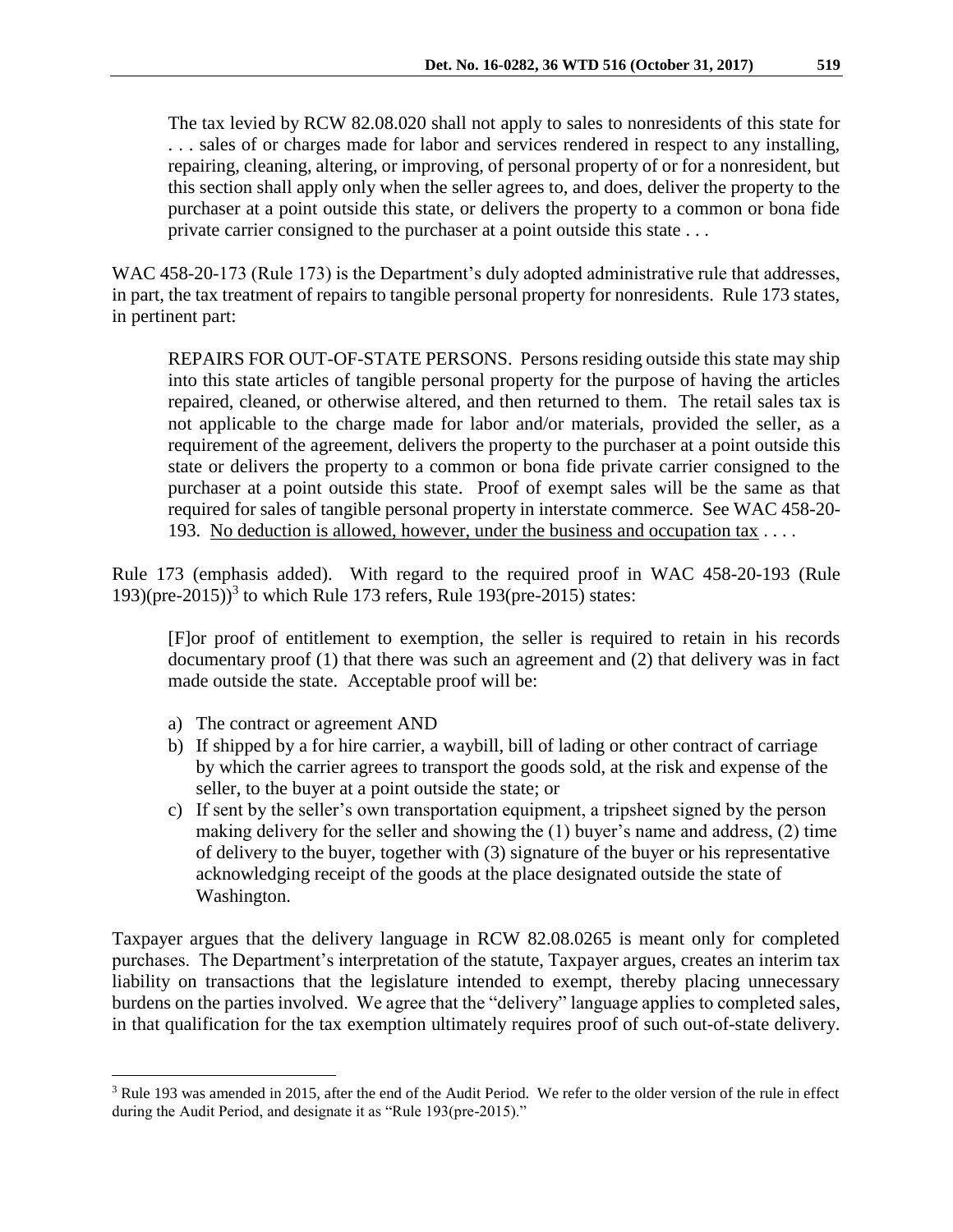However, the issue here is whether a taxpayer may claim an Interstate and Foreign Sales deduction on income derived from charges made during the course of work in progress.

The basis for the Audit Division's disallowance of the Interstate and Foreign Sales deduction and corresponding assertion of retail sales tax on the nonresidents' progress payments, is that the vehicles were still located in this state when the payments were made, and therefore out-of-state delivery cannot have occurred. Therefore, the Audit Division contends, Taxpayer did not meet the requirements of RCW 82.08.0265 with regard to the disputed progress payments. . . .

The goal of interpreting a statute is to carry out the intent of the legislature. *Lake v. Woodcreek Homeowners Ass'n,* 169 Wn.2d 516, 526, 243 P.3d 1283 (2010). Disallowing the Interstate and Foreign Sales deduction for progress payments, solely on the basis that the tangible personal property is still located in this state, would require the instate business to either 1) collect sales tax from the very nonresident customer it is hoping to attract with the sales tax exemption, or 2) use its own funds to pay sales tax on the transaction prior to completion of an executory contract and then to later apply for a refund. Both options would place the instate business at a significant competitive disadvantage with regard to its out-of-state competition. We do not find it plausible that the legislature intended such a result when it created the exemption under RCW 82.08.0265. On the contrary, the sales tax exemption for nonresidents is designed to put Washington businesses on the same footing as out-of-state businesses located in tax-free or lower tax jurisdictions with whom they must compete.

RCW 82.08.0265 stated that the nonresident sales tax exemption applies to "sales of or charges made for labor and services rendered." (Emphasis added.) We interpret this language to mean that the statute contemplated charges made for labor and services rendered in circumstances, such as those here, where a sale has not yet been completed. It follows that in addition to completed sales, the sales tax exemption applies to charges for labor and services provided during the course of work in progress, including progress payments.

We interpret RCW 82.08.0265 to mean that so long as a seller enters into an agreement with a nonresident purchaser that contemplates delivery of the property to the nonresident purchaser at a point outside this state, or delivery of the property to a common or bona fide private carrier consigned to the purchaser at a point outside this state, then the seller may claim the Interstate and Foreign Sales deduction. This applies with respect to progress payments made pursuant to such an agreement. However, due to the instate nature of Taxpayer's activities, Taxpayer is required to pay Retailing B&O tax, and is not entitled to take a deduction from the Retailing B&O tax for gross receipts derived from repairs to out-of-state persons. Rule 173.

Taxpayer is also subject to the documentation requirements under RCW 82.08.0265 that are described in Rule 173 and Rule 193(pre-2015), with regard to its tax-exempt sales of repair services to out-of-state persons. After completion of such sales, including delivery, Taxpayer must maintain and produce the required documents to prove that the sales qualify for the tax exemption under RCW 82.08.0265. Failure to satisfy the documentation requirements may result in Taxpayer's liability for uncollected sales tax pursuant to RCW 82.08.050, if no other exemption or exclusion applies.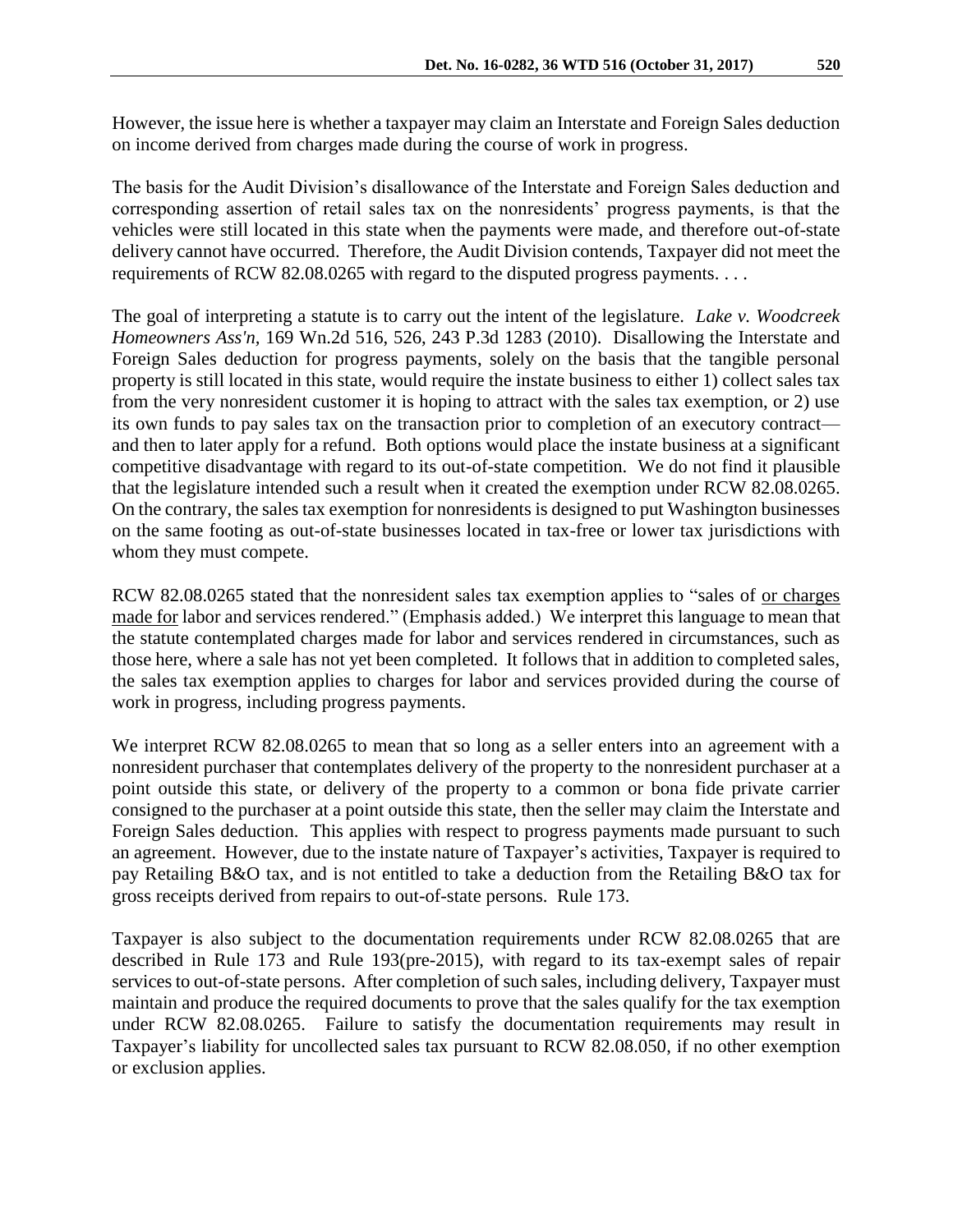Our interpretation gives full effect to all language in the statute, and achieves the purpose of the statute, which is to put in-state businesses on an equal footing with their out-of-state competitors, with respect to certain sales to nonresidents. Accordingly, we grant the petition as to the Audit Period from January 1, 2011, through December 31, 2014.

#### **Sourcing of Sales under SSUTA and RCW 82.32.730.**

 $\overline{a}$ 

Because RCW 82.08.0265 was repealed in 2015 (*see* footnote 2), for purposes of post-Audit Period tax periods and future reporting instructions for Taxpayer, we turn now to a discussion of retail sales tax and the Interstate and Foreign Sales deduction in the context of sourcing under SSUTA, as codified under RCW 82.32.730.

The Washington legislature adopted the Streamlined Sales and Use Tax Agreement (SSUTA ) on March 22, 2007,<sup>4</sup> effective on July 1, 2008. Laws of 2007, ch. 6, §501; *see also North Central Washington Respiratory Care Services, Inc. v. Dep't of Revenue*, 165 Wn. App. 616, 268 P.3d 972 (2011). The legislature codified the sourcing provisions of SSUTA in RCW 82.32.730. RCW 82.32.730(1) provides:

Except as provided in subsections (5) through (8) of this section, for purposes of collecting or paying sales or use taxes to the appropriate jurisdictions, all sales at retail shall be sourced in accordance with this subsection and subsections (2) through (4) of this section.

(a) When tangible personal property, an extended warranty, a digital good, digital code, digital automated service, or other service defined as a retail sale under RCW 82.04.050 is received by the purchaser at a business location of the seller, the sale is sourced to that business location.

(b) When the tangible personal property, extended warranty, digital good, digital code, digital automated service, or other service defined as a retail sale under RCW 82.04.050 is not received by the purchaser at a business location of the seller, the sale is sourced to the location where receipt by the purchaser or the purchaser's donee, designated as such by the purchaser, occurs, including the location indicated by instructions for delivery to the purchaser or donee, known to the seller.

(c) When (a) and (b) of this subsection do not apply, the sale is sourced to the location indicated by an address for the purchaser that is available from the business records of

<sup>4</sup>SSUTA is the "result of the cooperative effort of 44 states, the District of Columbia, local governments and the business community to simplify sales and use tax collection and administration by retailers and states. The Agreement minimizes costs and administrative burdens on retailers that collect sales tax, particularly retailers operating in multiple states." *Frequently Asked Questions,* Streamlined Sales Tax Governing Board, Inc., [http://www.streamlinedsalestax.org/index.php?page=gen\\_1](http://www.streamlinedsalestax.org/index.php?page=gen_1) (last visited August 31, 2016); *see also Qualcomm, Inc. v. Dep't of Revenue,* 171 Wn.2d 125, n.8, 249 P.3d 167 (2011); *Indiana Dep't of Revenue v. Kitchin Hospitality*, *LLC*, 907 N.E.2d 997, 1000, n.2 (Ind. 2009). SSUTA seeks to accomplish its goal by providing uniform definitions and sourcing rules. *Indiana Dep't of Revenue v. Kitchin Hospitality*, *LLC*, 907 N.E.2d 997, 1000, n.2.States that wish to participate must enact laws, rules, and regulations that conform to SSUTA's provisions, pursuant to SSUTA, Article III.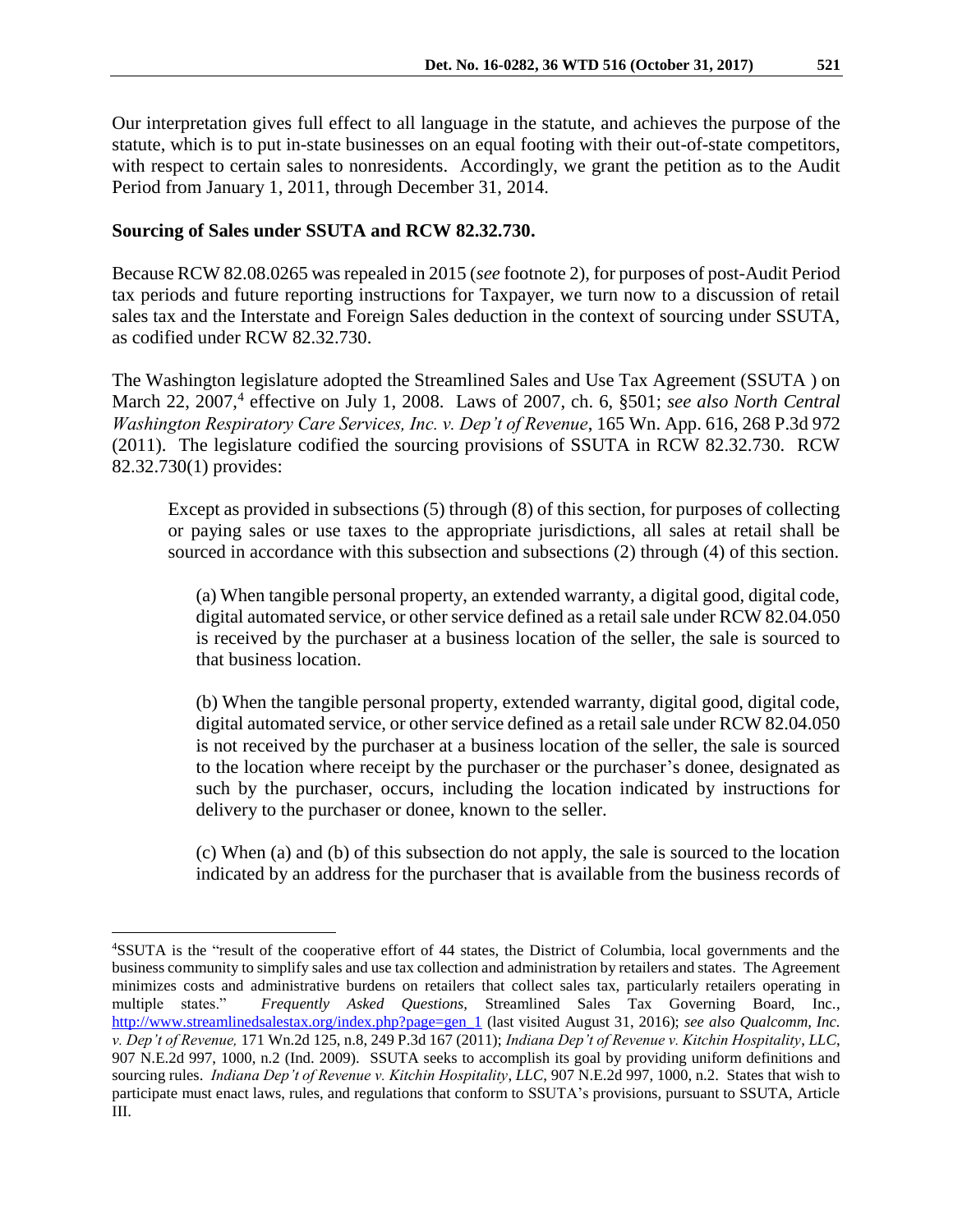the seller that are maintained in the ordinary course of the seller's business when use of this address does not constitute bad faith . . . .

RCW 82.32.730(9)(f) defines "receive" and "receipt" as:

[T]aking possession of tangible personal property, making first use of digital automated services or other services, or taking possession or making first use of digital goods or digital codes, whichever comes first. "Receive" and "receipt" do not include possession by a shipping company on behalf of the purchaser.

(Emphasis added.) Under destination-based sourcing in SSUTA and RCW 82.32.730, sales are sourced to the "location where receipt by the purchaser or the purchaser's donee, designated as such by the purchaser, occurs." RCW 82.32.730(1)(b); *see also* Det. No. 09-0203, 29 WTD 31, 33 (2010) (pursuant to RCW 82.32.730(1), a commercial printer's sales of print services and printed materials to be distributed to multiple locations is sourced to the location where the print services and printed materials are delivered).

Here, the purchasers are nonresidents who, upon consummation of the sales, will receive their completed vehicles at points outside of this state. Receipt in this state does not include possession by a shipping company on behalf of the purchaser. RCW 82.32.730(9)(f). Under RCW 82.32.730(1)(b), such sales are sourced to the place of receipt which, in this case, are other states. Therefore, Washington retail sales tax does not apply to such sales, so long as out-of-state delivery is contemplated by seller's agreement with purchaser, and out-of-state delivery indeed takes place upon consummation of the sale.

Rule 173's document requirements for repairs for out-of-state persons are still in effect, and provide that Washington retail sales tax<sup>5</sup> does not apply to such services,

provided the seller, as a requirement of the agreement, delivers the property to the purchaser at a point outside this state or delivers the property to a common or bona fide private carrier consigned to the purchaser at a point outside this state [and maintains and produces proof which is] the same as that required for sales of tangible personal property in interstate commerce. See WAC [458-20-193.](http://app.leg.wa.gov/wac/default.aspx?cite=458-20-193) No deduction is allowed, however, under the business and occupation tax.

## *Id.*

 $\overline{a}$ 

We note that Rule 193 was revised in 2015, and that Rule 173 still refers to the list under the older version of the rule, Rule 193(pre-2015). That list does not appear in the newer version of the rule. However, Rule 173 also indicates that the proof is the same as that required for sales of tangible personal property in interstate commerce, which is the same proof listed under Rule 193(pre-2015), as follows:

<sup>5</sup> **Tax liability in out-of-state jurisdictions.** We note that Taxpayer or its out-of-state customers may have tax liability in the jurisdictions where sales are sourced pursuant to RCW 82.32.730. Those jurisdictions should be contacted for information about the taxation of such sales.